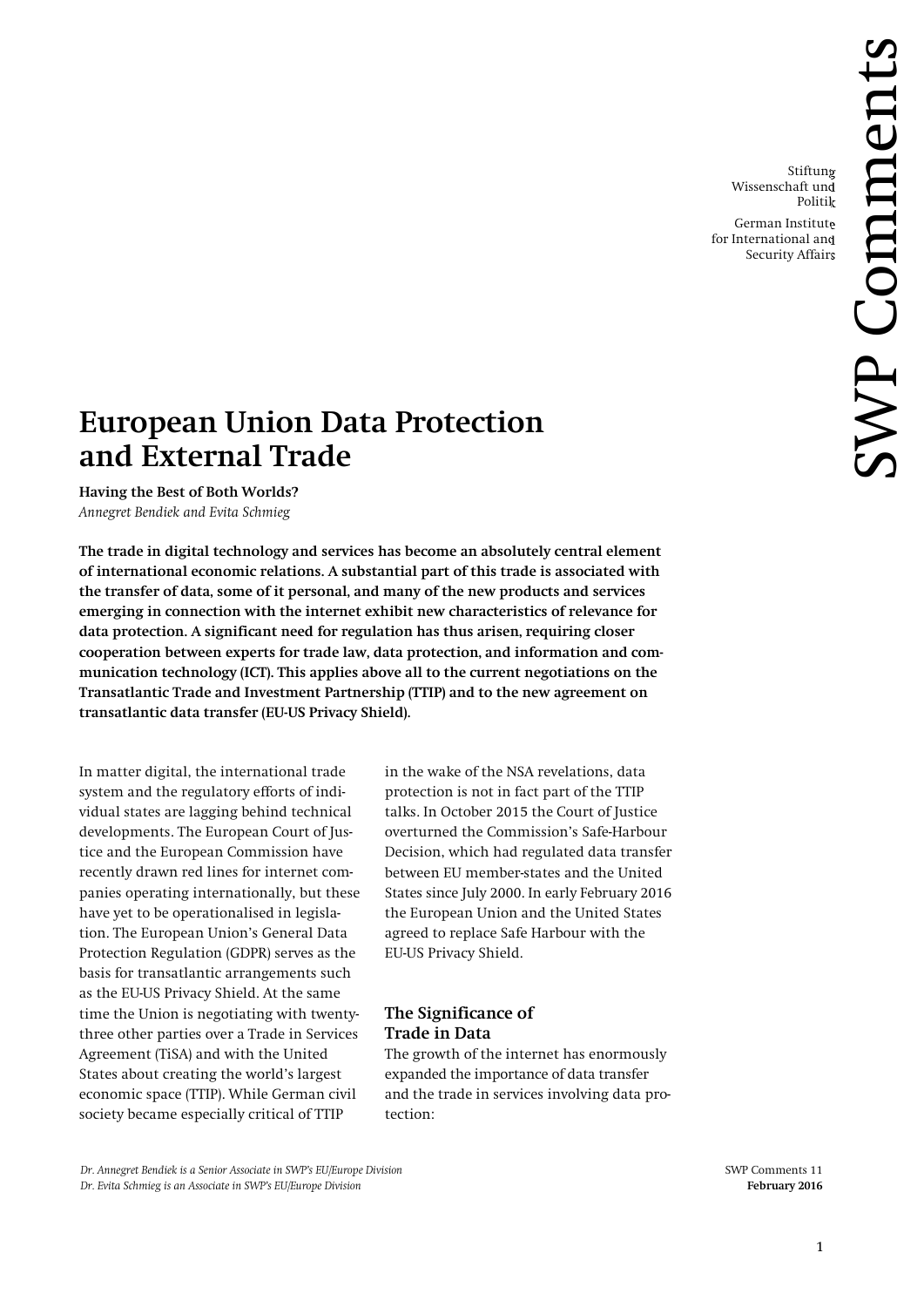- as a side-effect of the use of digital services (for example data transfer involved in using digital insurance services);
- by multinationals managing decentralised production in global value chains;
- $\blacktriangleright$  in communication;
- $\blacktriangleright$  in gathering user feedback for product development;
- $\blacktriangleright$  in individual and in-house cooperation on research and development;
- as trade in data itself (such as consulting services, software, licensing of intellectual property rights, sale of statistics on use of internet services).

Today data is also generated by machines (including jet engines, lifts and cars) whose export thus implies data transactions in the service sector, for example as the basis for repair and maintenance work. The rules applied to such data will shape the provision of this kind of after-sales services: retaining it will enable an exporter to conduct maintenance work as a service export. Using and analysing the data generated and exchanged by digitally networked products such as smartphones and smartwatches in the "internet of things" requires free international exchange. The idea that consumers automatically approve the use and processing of their data is problematic. In reality, they often lack the IT skills required to apply privacy mechanisms and their interest in using the services on offer outweighs their interest in data protection. Data privacy concerns differ widely between societies; German consumers in particular are often very concerned to see their data better protected.

Digital services such as online consulting are becoming increasingly important. They already represent more than 50 percent of transatlantic service exports (United States 72 percent, European Union 63 percent). And they supply important production inputs for export goods. So significant sectors of industry are interested in exporting these products, as well as improving their access to imports that help them to lower their costs and improve their competitiveness. According to the United States International

Trade Commission (USITC), the internet reduces average trading costs by 26 percent. Especially in developing countries the market for digital services is set to explode. Large parts of the world will join the internet using mobile devices, 54 percent of which will be "smart" by 2018 (up from 21 percent in 2013). Growing middle classes, whose size in Asia is heading to double by 2020, underline the great potential of online commerce.

#### **International Trade Agreements**

Trade in services is regulated by the WTO's General Agreement on Trade in Services (GATS) of 1995, while a separate Information Technology Agreement abolishes tariffs on listed IT products. GATS involves general duties: under the most-favoured-nation principle all trading partners must be treated equally. And there are also rules on transparency. Liberalisation of trade in services is achieved through specific obligations for market access and national treatment, under which foreign service providers are granted the same treatment as their domestic counterparts. The liberalisation duties of individual WTO members are listed in so-called schedules.

<span id="page-1-0"></span>GATS distinguishes four modes of supply of trade in services. Although numerous electronic services did not yet exist when GATS came into force, many are nonetheless covered by the GATS classification. Certain services can be provided both digitally and by other methods.

In 1996 seventy-nine WTO member-states concluded the Information Technology Agreement (ITA), abolishing tariffs on IT products such as computers, telecommunications equipment and semiconductors. But the ITA does not apply to services and contains no arrangements for data protection. All it does is broaden the spectrum covered by the WTO's liberalisation of trade, and it remains in all respects subject to WTO rules. After seventeen rounds of talks between the now fifty-four parties, trade liberalisation for an additional 201 IT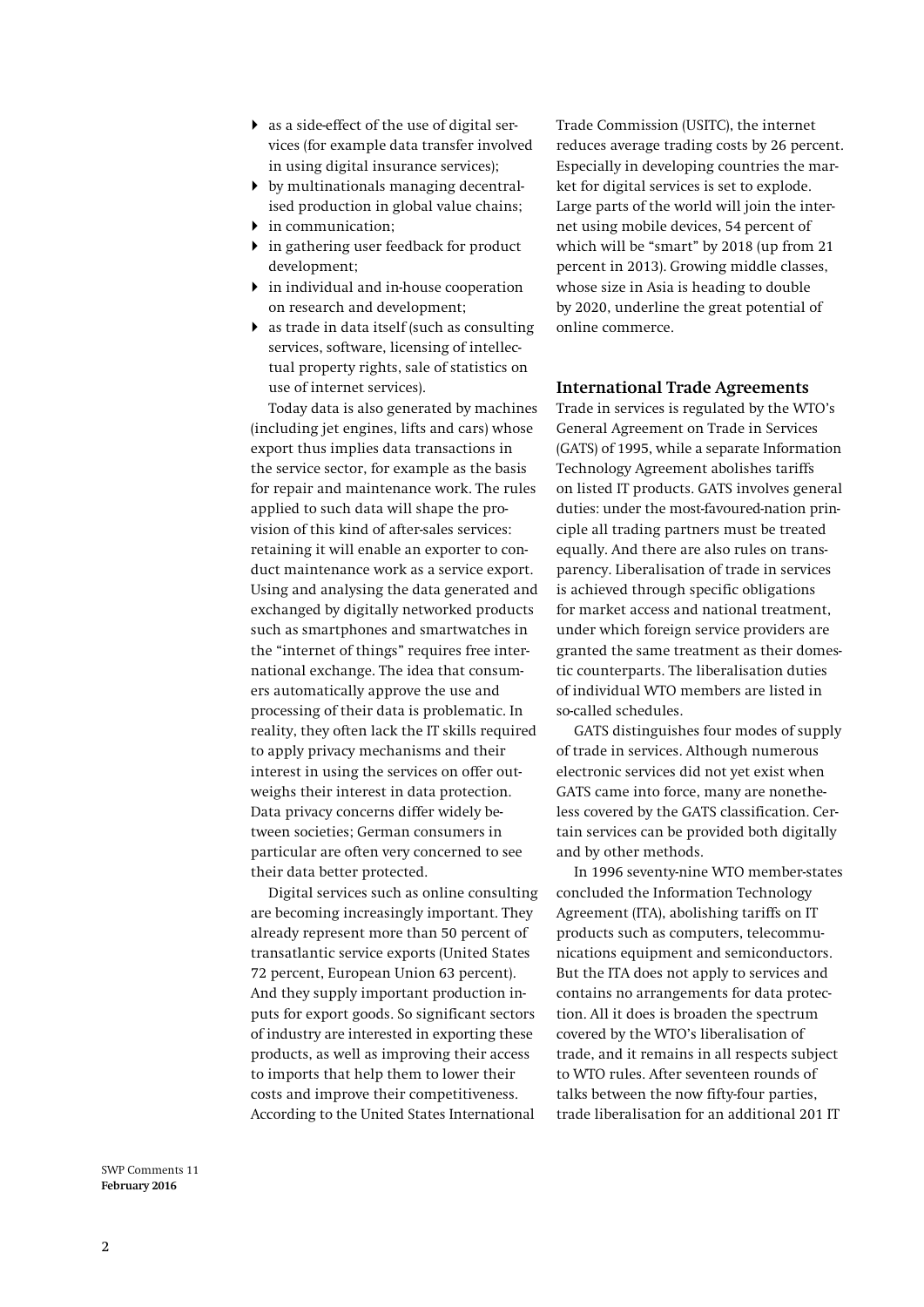products was approved at the WTO ministerial conference in Nairobi in December 2015. The annual volume of trade in these products amounts to more than \$1.3 trillion, and today represents about 7 percent of global trade.

The trade in data – in its own right or contained in other goods – is especially relevant from the data protection perspective. As a rule provision of digital services is not only associated with data transfers, but frequently also leads to the accumulation of large amounts of data (big data), which are economically attractive in themselves. For example sports watches gather millions of users' personal health data, whose aggregation represents an attractive source of information for the pharmaceuticals industry. Consequently, many aspects of trade in digital services touch on questions of data protection in dimensions that were inconceivable when the General Agreement on Tariffs and Trade (GATT) and GATS were drawn up (in 1947 and 1995 respectively). Today coordination of the various national data storage regimes is rudimentary or nonexistent, and their relationship to international trade law is unclarified. The exceptions laid out in GATT and GATS form the legal basis for data protection rules.

- GATS Article III permits parties to keep information confidential in specific circumstances such as public interest;
- GATS Article XIV (General Exceptions) underlines the right of parties to adopt and enforce laws and regulations. This also applies to the protection of privacy in relation to the processing and dissemination of personal data.

The GATS Annex on Financial Services, section 2 (Domestic Regulation) specifies that parties are under no obligation to reveal information relating to individuals' business bank and accounts, or to confidential and other information in the possession of public entities.

#### **Data Protection in the Trade in Services Agreement**

GATS created the basis for a further liberalisation of trade in services, which was originally to take place at the multilateral level. However, not all the parties were interested in further opening their service sectors. Currently, as a result, only plurilateral talks on a Trade in Services Agreement (TiSA) are being conducted under the auspices of the WTO. The European Union is negotiating on new principles for domestic regulation of ICT services (including cross-border data transfers), electronic commerce and computer-related services.

In relation to data protection, the European Commission emphasises that TiSA will contain the same safeguards as GATS. At the same time, it argues that the data transfer rules discussed for TiSA are inspired by similar provisions in existing free trade agreements, for example with South Korea. Article 7.43 of the latter agreement explicitly states that both parties should develop appropriate privacy protection rules, especially in relation to the transfer of personal data. As such, the South Korea FTA goes further than previous exceptions, regarding the proposed rules not as possible exemptions from free trade, but stressing the need to develop adequate safeguards in the first place. However, critics fear that the United States has already asserted its own diverging interests in the TiSA talks, and that TiSA will provide for free data transfer between its signatories.

#### **Data Protection in the TTIP Talks**

The European Union is also negotiating in bilateral and regional contexts. For example, its mandate for the transatlantic free trade agreement TTIP also seeks a liberalisation of the service sector. TTIP is expected to have considerable potential repercussions on data protection matters. Here the different regulatory histories, economic situations and social preferences of the European Union and the United States lead to diverging positions. In view of the rapidly growing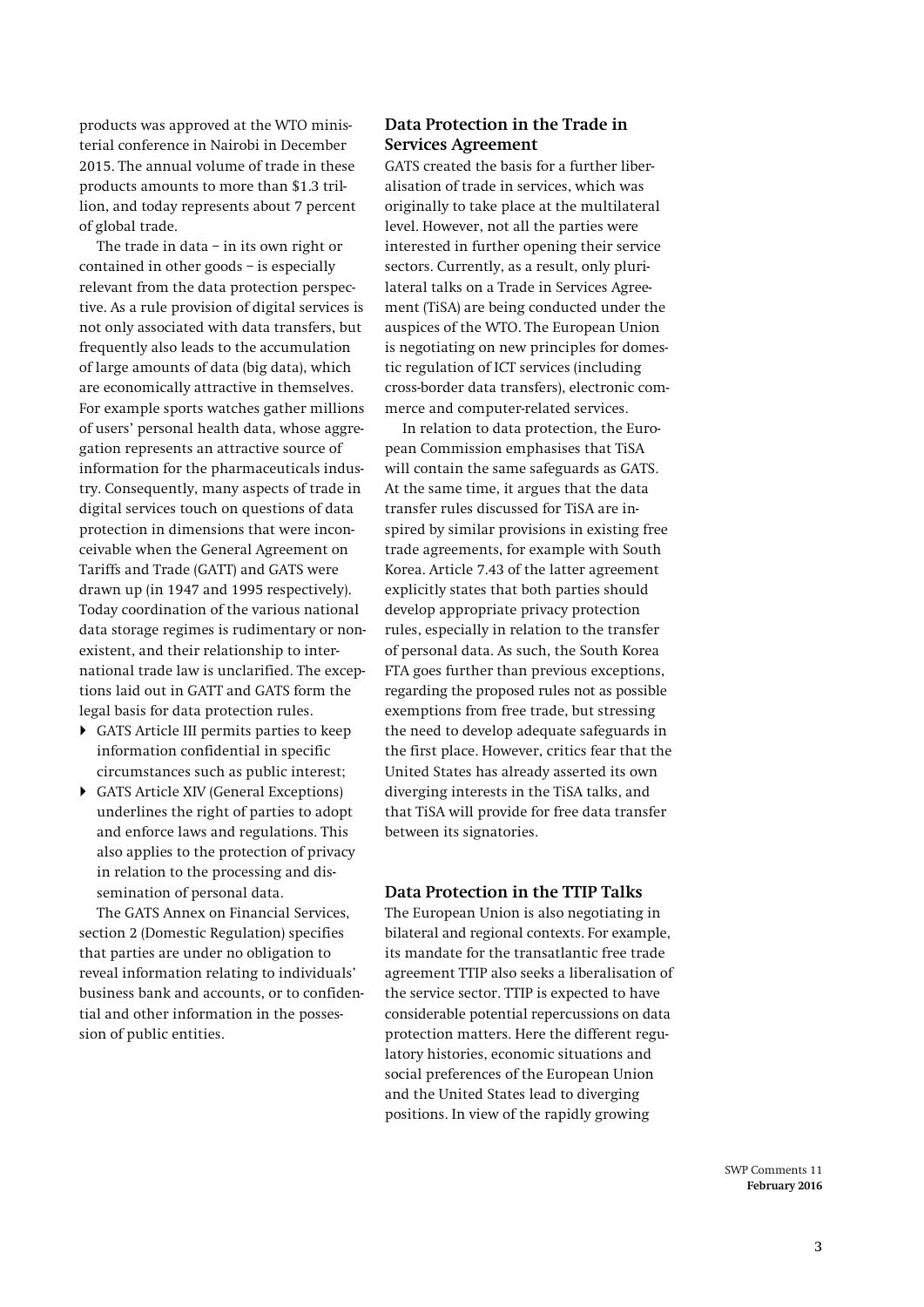role of IT goods and services mentioned in the introduction, the United States possesses a strong interest in free international exchange of data. But so do important parts of the European economy. Thilo Weichert of the Data Protection Centre in Schleswig-Holstein points out that talks in connection with "computer services" touch on practically all commercially used personal data. Data protection experts are very worried that TTIP will include rules that make data protection difficult or impossible in the European Union.

The Commission's mandate for TTIP underlines the right of the European Union and its member-states to regulate. The Union is therefore seeking to include an explicit right to take measures to achieve legitimate domestic and European policy goals to preserve national and European security interests. The section on services refers to the GATS general exceptions.

As already mentioned, the privacy questions regulated in the successor to the Safe Harbour agreement are not under discussion in the TTIP framework. Fundamentally, it is assumed that anchoring the GATS exceptions in new free trade agreements will offer adequate safeguards and policy space.

#### **The Development of Data Protection in Europe**

After the OECD issued its non-binding Privacy Guidelines in 1980, the Council of Europe adopted the first legally binding Convention on Data Protection in 1981. The EU Data Protection Directive adopted in 1995 is still in place. It pursues two objectives of equal importance: "to protect the fundamental rights and freedoms of natural persons, and in particular their right to privacy with respect to the processing of personal data" and to ensure the "free flow of personal data between Member States". A Directive on privacy and electronic communications (ePrivacy Directive) followed in 2002, supplemented in 2009 with a cookie law to protect personal data

generated in the form of cookies when using the internet.

Following Edward Snowden's revelations about the extent of NSA eavesdropping, the Facebook critic Maximilian Schrems took Facebook Ireland to court in June 2013. This led to the groundbreaking Court of Justice rulings of April 2014 on data retention and May 2014 on the "right to be forgotten", and set in motion a review of all EU rules relating to data protection and security. The Court of Justice's Safe Harbour ruling of October 2015 demanded further reforms. In mid-December 2015 the European Parliament, the Council of Ministers and the Commission agreed on a new General Data Protection Regulation (GDPR), which the European Parliament's committee on civil liberties, justice and home affairs approved by a large majority: 48 yes to four no votes and four abstentions. The Council of Ministers and the Parliament's plenary still have to pass the measure. Assuming they do, the first comprehensive reform of the EU data protection legislation of 1995 will come into force in 2018, to be immediately applied in national law. The Regulation applies to the entirety of the private and public spheres, excepting only the police and the judicial system, for which a new data protection directive was negotiated simultaneously.

## **The General Data Protection Regulation**

The GDPR will for the first time institute harmonised, binding data protection throughout the European Union, and is intended to avoid member-states competing to offer the weakest protections. "European law on European soil" is the Commission's motto. The new arrangements will require internet companies to obtain users' explicit consent if they wish to make use of their data. Users will also obtain the right to have stored information deleted (the right to be forgotten) and to take their data from one provider to the next (portability). Companies will have to supply products with data-protectionfriendly default settings (privacy by design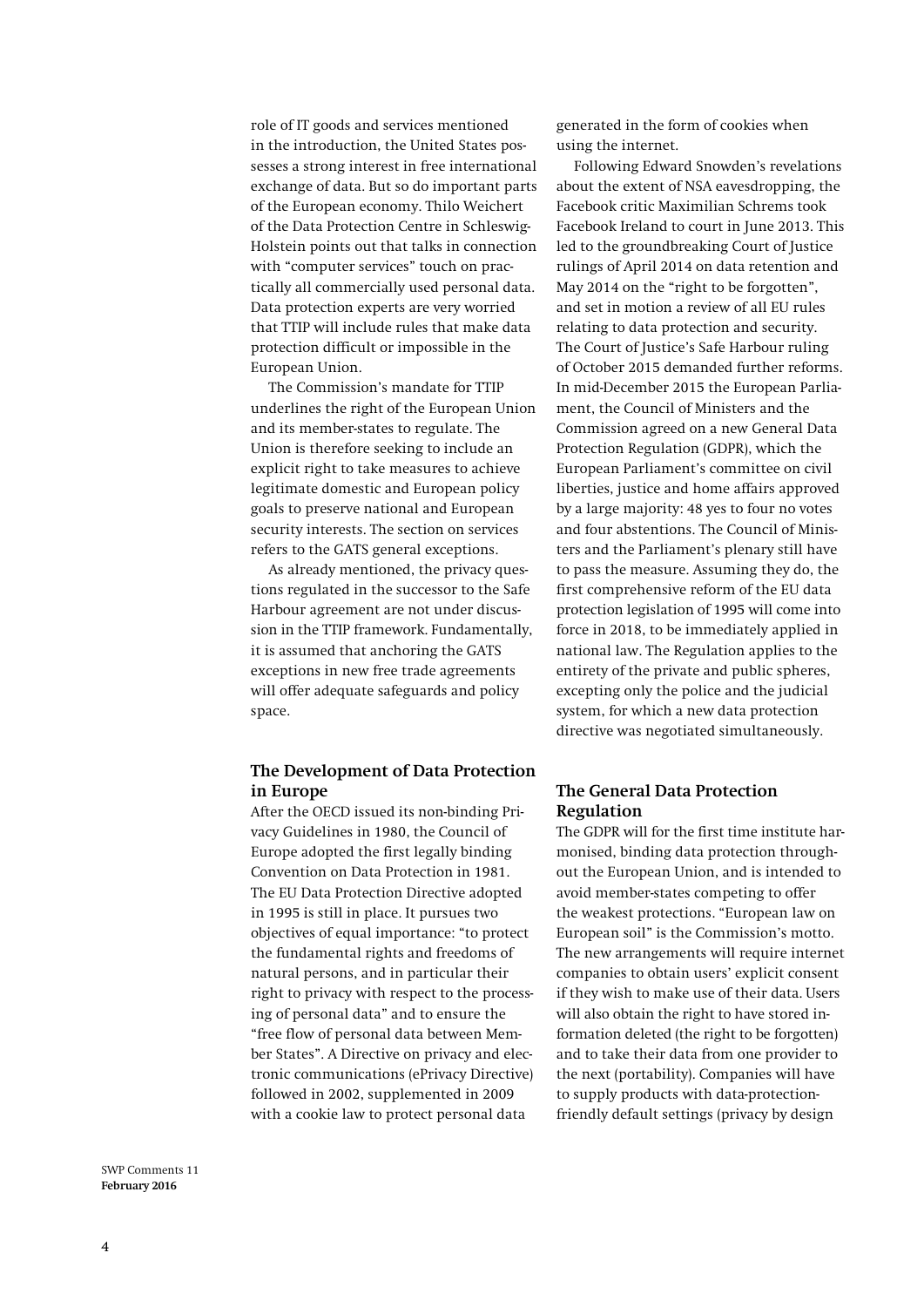and by default). And new data protection and security requirements will promote IT products whose technological configuration facilitates the protection of private data.

Firms from third states will also have to obey the new European rules, with violations subject to fines of up to 4 percent of annual turnover. In future, consumers wishing to lodge complaints against providers in other EU member-states will be able to do so in their own language through the relevant agency in their own country.

Data protection authorities are fulfilling an increasingly important regulatory and complaint-handling role, monitoring how personal data is used in the information society and imposing sanctions as necessary. In two verdicts (2010 and 2012) the European Court of Justice has emphasised the need for "complete independence" of data protection authorities in order to curtail the influence of third parties.

Certain aspects of the GDPR have attracted criticism. In the European Union data processing is tied to a defined purpose that limits its application, whereas the principle of necessity and limitation ("Erforderlichkeits- und Zweckbindungsprinzip") is unknown in the United States. The proposed limitations fundamentally contradict the business logic of fast-growing online platforms like Alibaba and ebay, while big data systematically subverts the concept given that the whole point of gathering and analysing enormous quantities of data is to use it for many different purposes, rather than repeatedly for the same purpose. In fact it is frequently statistical analysis of big data that generates new possibilities for using personal data in the first place.

The compromise reached for the GDPR provides exceptions for research, permitting pseudonymised data to be used for commercial research purposes. For example, administrative data is highly relevant for labour market research. Under the new arrangements there must be clear indications of consent for every piece of research. Yet tying declarations of consent to narrow criteria will hamper empirical research,

which already has to contend with a lack of willingness to participate.

There has also been criticism of the possibilities for US and European security and intelligence services to access data stored in all the different EU states, whose availability is governed by national intelligence service legislation. These possibilities remain and will continue to contradict the harmonised EU data protection legislation. Although the GDPR reform package also includes a Data Protection Directive to harmonise the legal framework for the police and criminal justice sector across the European Union, this does not involve any transatlantic understanding on cooperation between intelligence services. Even the umbrella agreement on data protection for law enforcement purposes will not solve this problem.

## **The Safe Harbour Agreement and the EU-US Privacy Shield**

The Safe-Harbour Agreement was adopted in 2000, applying throughout the United States and the European Union. It was designed to ensure that US companies give adequate protection to European users' privacy when they process their data stateside. De facto, although not de jure, this was a decision by the Commission, in which it classified companies that agreed to observe particular data protection standards and submit to controls by the US Federal Trade Commission (FTC) as safe harbours. FTC Commissioner Julie Brill pointed out that in the fifteen years of its existence, just four reports of violations had been received from European data protection authorities, while altogether 4,400 US companies had registered on the basis of the agreement. During the same period, she said, the FTC had investigated numerous violations and initiated legal action in 39 cases, including against Facebook. However, the small number of legally relevant cases could also imply weaknesses in the effectiveness of Safe Harbour.

In October 2015 the European Court of Justice ruled that this arrangement for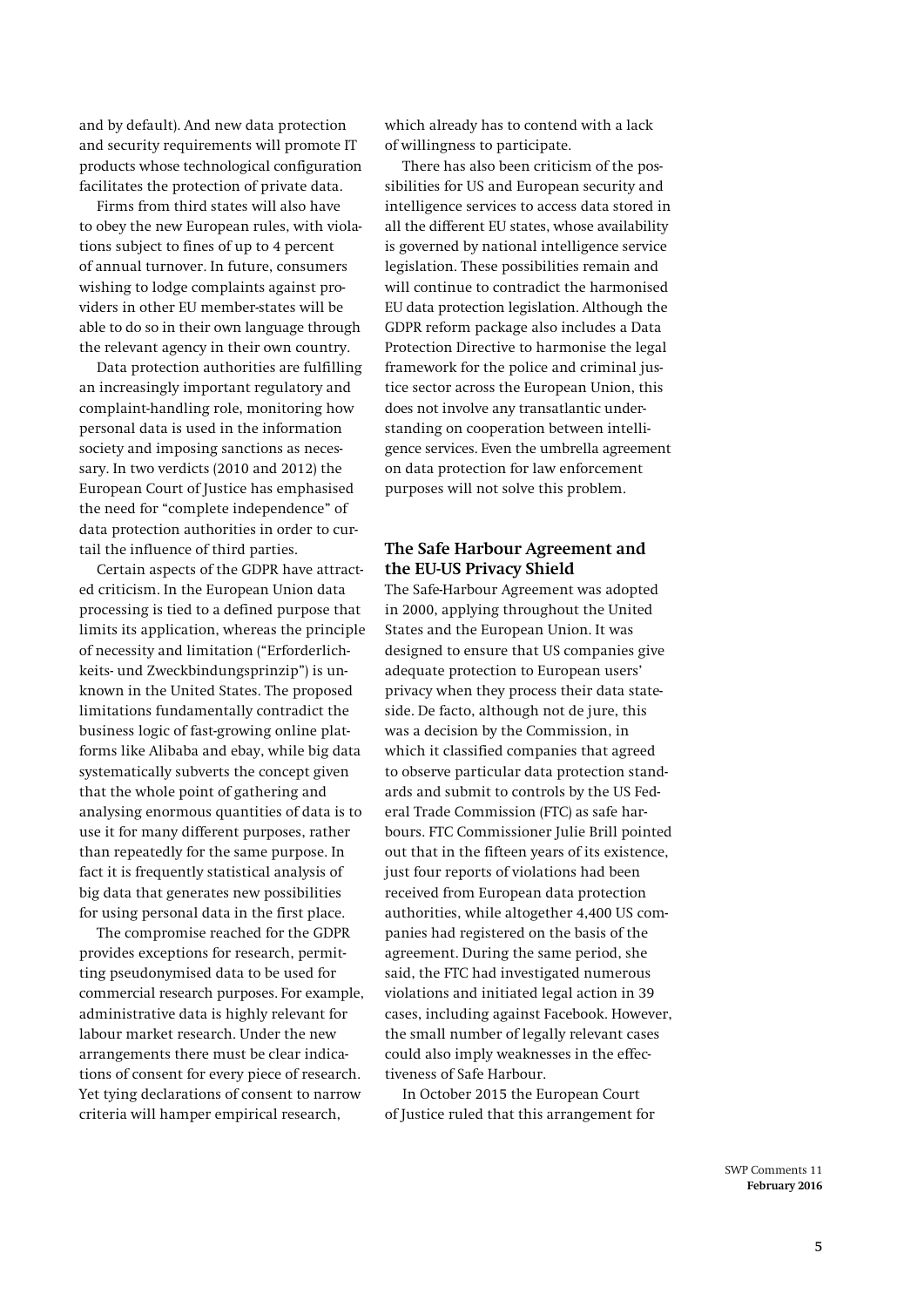commercial exchange of data between the United States and the European Union was invalid, following a complaint brought by the Austrian data activist Maximilian Schrems. The Court based its verdict on the Treaty of Lisbon and the EU's Charter of Fundamental Rights, which it said had granted "respect for privacy and family life" and "protection of personal data" the status of fundamental rights. The Court singled out US government access to European users' data for particular criticism.

The EU data protection authorities gave the Commission until the end of January 2016 to negotiate a new agreement. At the beginning of February the European Union and the United States agreed a new arrangement for data exchange between the two economic areas: the EU-US Privacy Shield. Under the agreement, the US Department of Commerce will monitor US companies processing data from Europe. Those that fall short of the standards will be fined or removed from the list. In other words, the US side agreed to regulation conducted by its own judicial and security organs. The two partners will review the agreement's implementation annually. Anyone who believes their data privacy rights have been violated on account of US national security interests will be able to turn to an ombudsman operating independently of the US security agencies. EU law demands a legal guarantee on this point. In case of conflict there will be a free mediation process.

Data retention represents another problem. The United States has pointed out that the amended USA Freedom Act permits general and blanket data retention only where it serves purposes relevant to criminal investigations. However, the American legislation applies only to investigations against Americans conducted within the United States. The Commission is relying on the United States granting EU citizens direct access to US courts to take action against misuse of their data. The agreement presupposes close cooperation between European data protection authorities and their US counterparts, especially the FTC. In March

the Commission has published the legal foundations, EU data protection experts will be able to judge Privacy Shield against the Court of Justice's requirements before the EU states vote on the agreement.

Legal insecurity will persist in the medium term. The Court of Justice set out very strict requirements for correct implementation of an EU-US Privacy Shield. Many observers share the opinion of Emma Peters from the law faculty at the Humboldt University in Berlin, who argues that the Court's Schrems ruling was rash. As a result, she says, the Court is demanding that the United States guarantee safeguards for the data of EU citizens that the Union itself cannot demand of its own member-states, and that they in turn do not grant to US citizens either (JUWiss-Blog, 14 October 2015).

#### **Conclusions**

European data protection will strongly influence future transatlantic data transfer. While TTIP is negotiated separately, the European Union's diverse data protection reforms affect the agreement's entire content and structure. Whether the parallel negotiating strands are compatible with one another is contested. To that extent it is crucial that TTIP and TiSA leave sufficient flexibility to permit as yet undefined future data protection rules to apply to the European Union's trade relations. Data protection experts therefore demand that TTIP make no decisions that hamper implementation of the GDPR. Any vagueness would open up possibilities for companies to take legal action if they believed that the EU arrangements contradicted international agreements. In the case of TTIP, the possibility of such cases being brought in the investor-state dispute settlement framework further inflames the critics' fears. Whether adequate flexibility to implement the EU data protection rules effectively can be ensured despite TTIP and TiSA will depend above all on the following factors:

 Because TTIP and TiSA are being negotiated after the GDPR was finalised, their